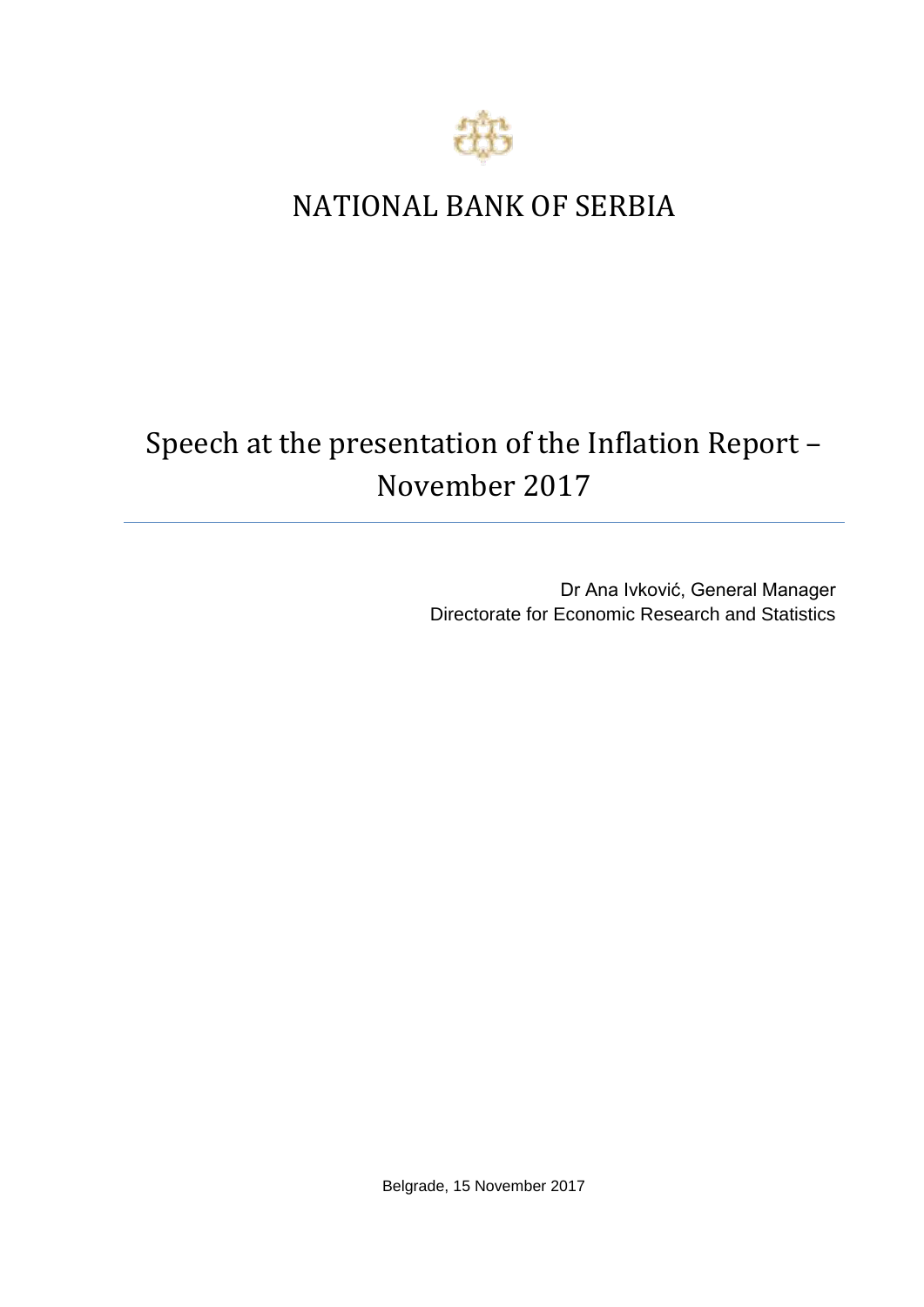*Ladies and gentlemen, esteemed members of the press, dear colleagues,*

Welcome to the presentation of the November *Inflation Report*. We will present the key information from this *Report*, primarily the current economic developments, our new macroeconomic projections and the adopted monetary policy decisions.

Since early 2017, inflation has been moving within the target tolerance band  $(3.0\pm 1.5\%)$  and has slowed over the past months. In addition to headline inflation, core inflation slowed as well, which indicates – along with inflation expectations that are anchored within the target band of the National Bank of Serbia – that inflationary pressures are still low. Inflation slowed somewhat more than expected, notably due to the weaker than estimated effects of the drought on food prices. This, along with lower import prices compared to the previous projection, is the main reason why we revised downward this inflation projection as well.



At the same time, after measuring 2.0% this year, GDP is expected to step up to around 3.5% in 2018 and 2019. The basis for sustainable acceleration of growth includes, first of all, a further upgrade of the business environment, a high and project-diversified inflow of foreign direct investment, implementation of infrastructure projects, past monetary policy easing and acceleration of global economic growth.

Commodity exports have witnessed robust growth this year as well, while keeping broad product and geographical dispersion. Imports also increased, notably on account of the effects of cold weather early in the year and higher industry needs for equipment and intermediate goods.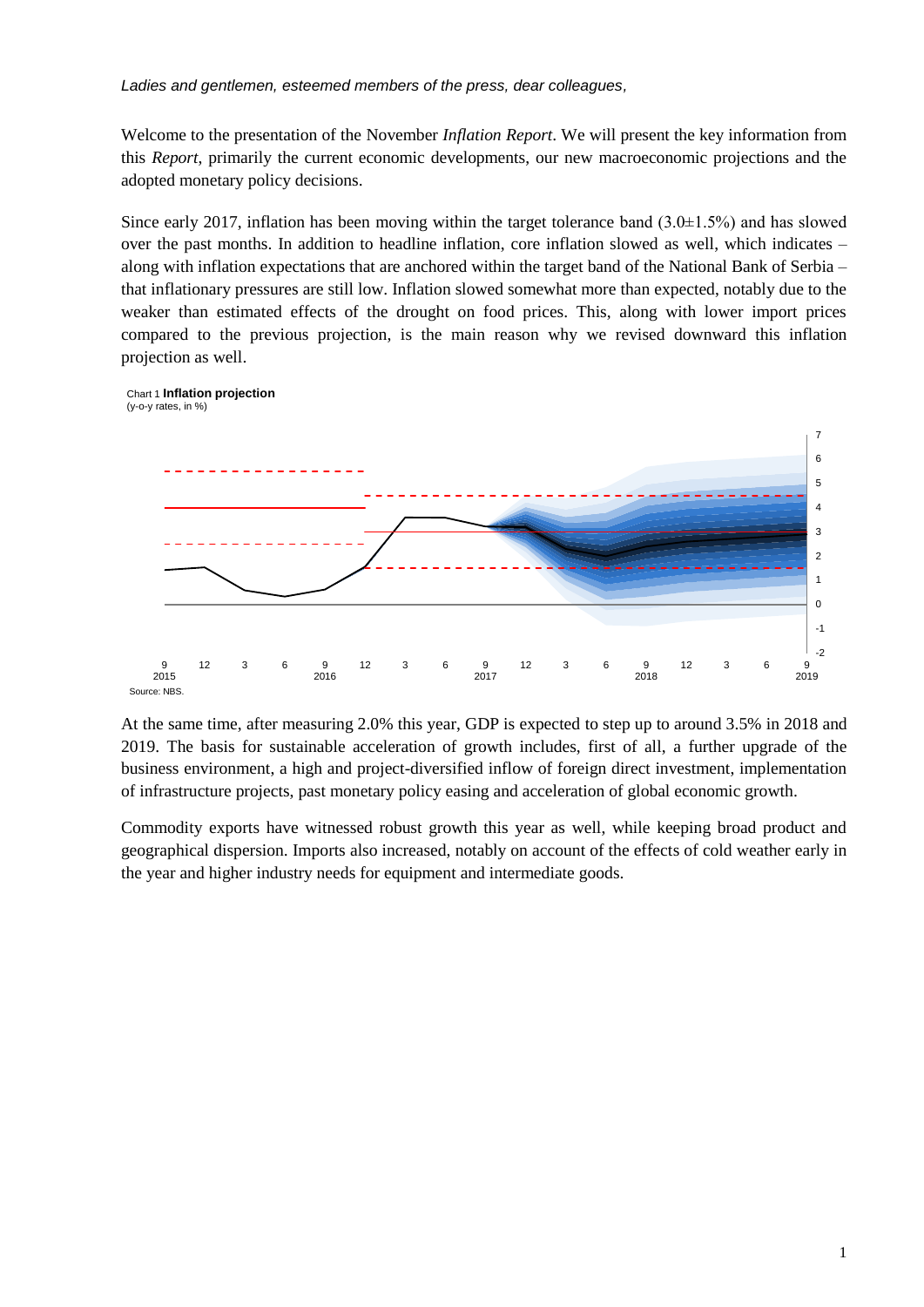Chart 2 **GDP growth projection**  (y-o-y rates, in %)



The current account deficit is estimated at 4.6% of GDP and will be more than fully covered by the net foreign direct investment inflow, which was higher by 12.6% in the year so far compared to the same period of 2016.

Fiscal trends are still exceeding expectations, primarily due to the significant growth in fiscal revenue. Instead of a deficit, expected until recently, a surplus was achieved, measuring 2.6% in the first nine months, or 5.8% of GDP excluding interest expenses. The share of central government public debt in GDP, whose rising trajectory was reversed last year, continued down this year as well.

\* \* \*

In the year to date, global economic growth has been unfolding at a faster pace than expected, primarily in the euro area. This resulted in an improved growth outlook of the euro area, and thus the growth outlook of Serbia's other important foreign trade partners.



Sources: IMF WEO (October 2017) and IMF WEO Update (July 2017).

The global market of primary commodities is still fraught with uncertainty. Oil prices have been volatile over the past months, but with an upward tendency. They have been led by supply-side factors, such as capping production, hurricanes, geopolitical tensions, and expectations that oil demand will rise with acceleration of global growth. Thus, in early November, Brent oil prices reached 64 dollars per barrel, which is their highest level since June 2015. However, based on futures, which we use in our projection like other central banks, oil prices will remain relatively stable and in the next two years are likely to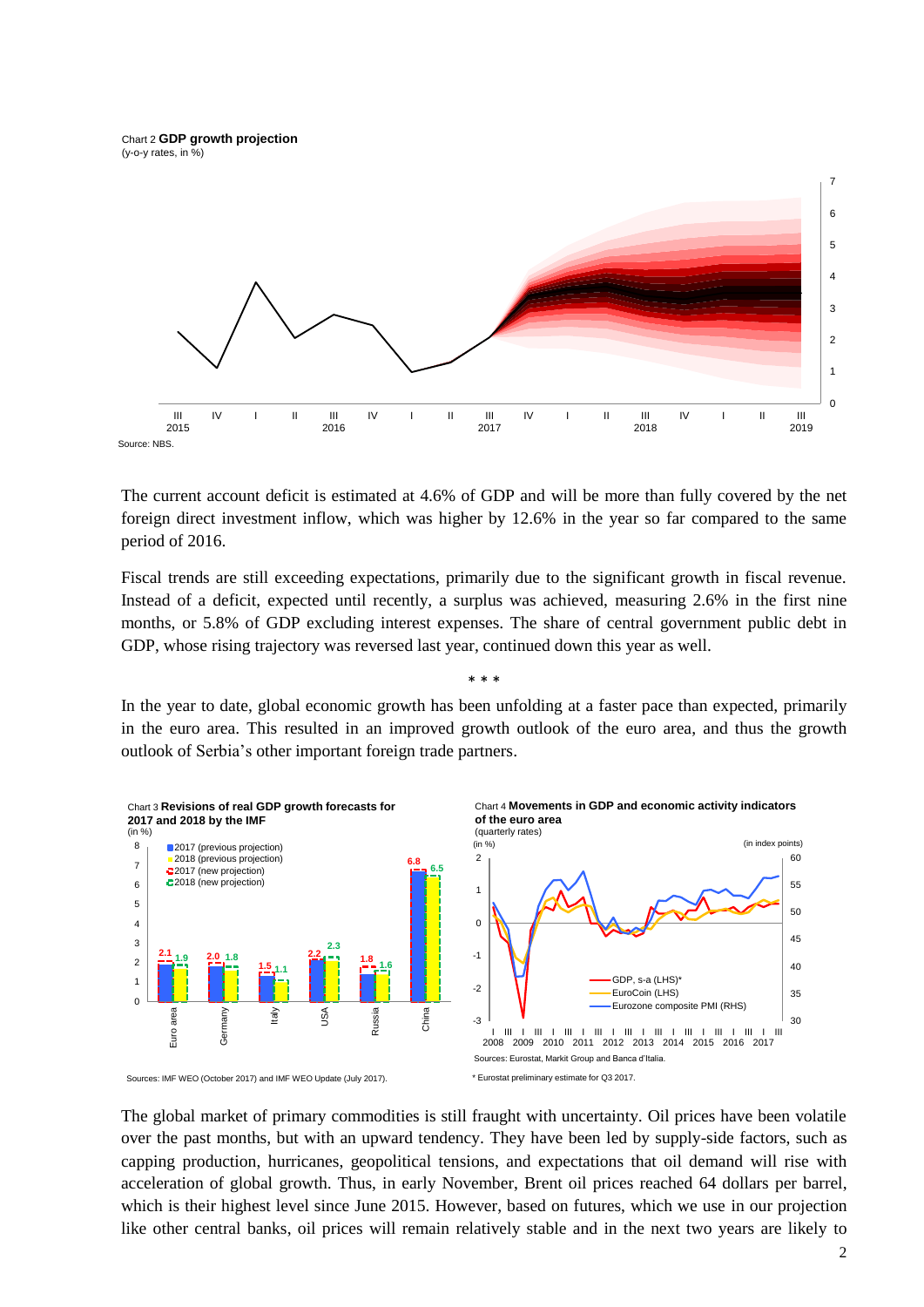move below 60 dollars per barrel. Significant deviations are certainly possible, both due to supply-side and demand-side factors.



In terms of the prices of primary agricultural commodities, a much better than expected global agricultural season restricted their growth, which will therefore be lower this year than previously assessed. We expect that the prices of these products in the domestic market will mirror their counterparts in the world, given their connectedness, and that their growth will continue next year as well, though at a somewhat more moderate pace.

Despite the step-up in growth, most countries still show no credible signs of rising inflation. Moreover, due to euro's appreciation against the dollar, the euro area inflation projection was revised slightly down, while the European Central Bank extended the quantitative easing programme at least until September 2018, reducing the monthly amount to 30 billion euros. The continuation of the quantitative easing programme should contribute to the preservation of favourable terms of funding in the euro area and inflation's return to the target. On the other hand, the Federal Reserve System began unwinding its balance sheet in October and is expected to make the decision on a new increase in its fed funds rate in December.

While the divergence of monetary policies of leading central banks breeds uncertainty over global capital flows to emerging economies, Serbia included, improved economic outlook reflected positively on the readiness of investors to invest in the Central and Eastern Europe region. Along with the improvement of domestic macroeconomic fundamentals on account of the further narrowing in macroeconomic imbalances, this resulted in the fall in Serbia's risk premium and its movement around the lowest level since records began (April 2005). Measured by EMBI, Serbia's risk premium currently stands at 118 basis points.

Greater readiness of investors to invest in Serbia is reflected also in the capital inflow which was high above the current account deficit in the third quarter, contributing to appreciation pressures. Apart from the capital inflow, appreciation pressures were also fuelled by better export results, increased household demand for dinars and an increase in foreign currency-indexed assets of banks. In the third quarter, the dinar strengthened by 1.2% against the euro and by 4.3% against the dollar, primarily due to significant strengthening of the euro against the US currency. In order to alleviate excessive short-term strengthening of the dinar, in the third quarter the National Bank of Serbia intervened in the interbank foreign exchange market by buying 605.0 million euros. Appreciation pressures continued into the current quarter and the National Bank of Serbia intervened by buying additional 155.0 million euros.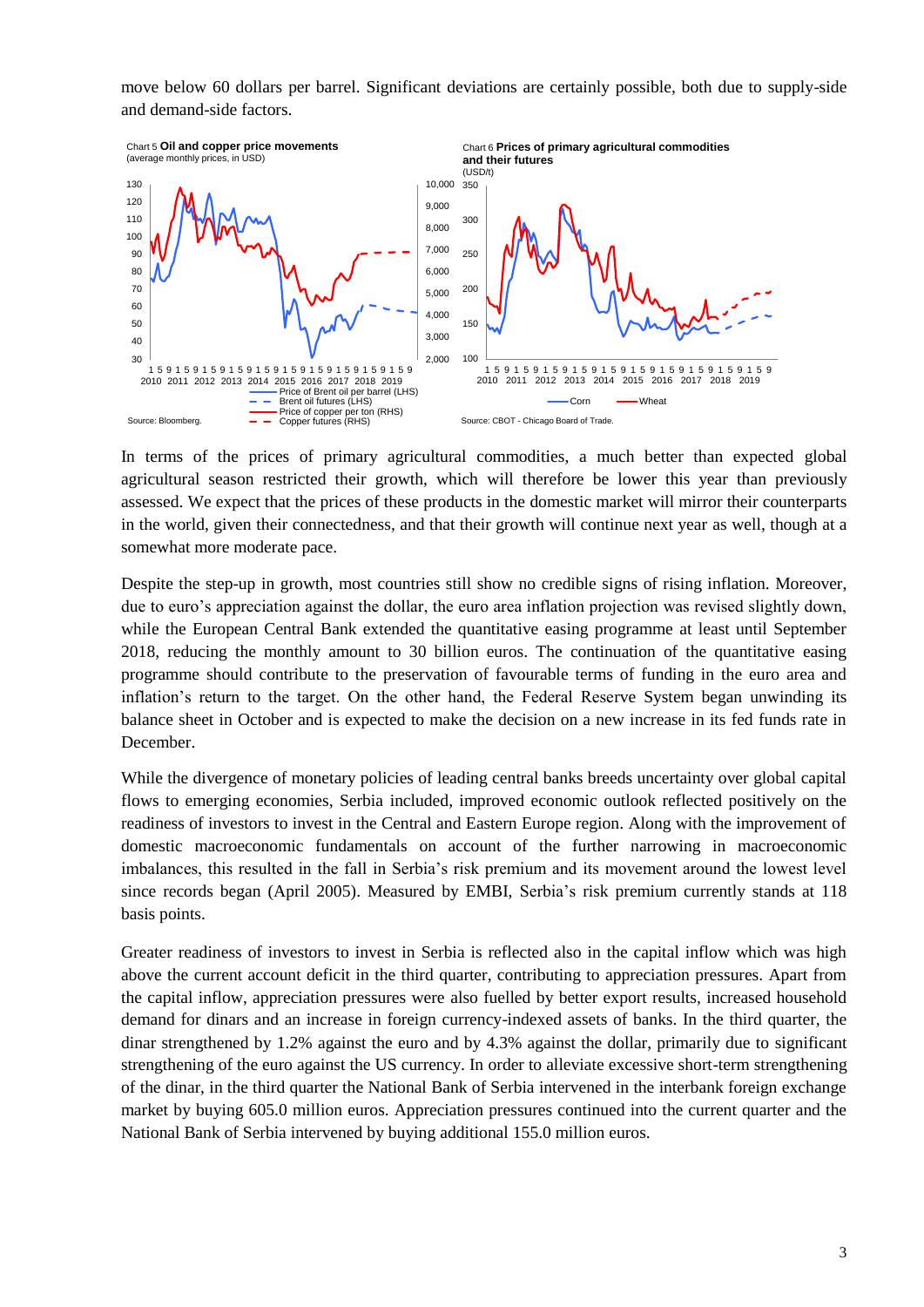Chart 7 **Risk premium indicator − EMBI by country**  (daily, in basis points)



Chart 8 **Movements in EUR/RSD exchange rate and NBS FX** 

Past monetary easing of the National Bank of Serbia, a fall in the risk premium, increased interbank competition, growth of economic activity and recovery in the labour market, as well as low interest rates in the euro area, all contributed to acceleration of lending growth. In September, that growth came at 5.0% year-on-year (excluding the exchange rate effect), despite the sizeable write-offs of non-performing loans (NPLs). Excluding the effect of NPL write-offs over the last year, lending growth reached 9.8%, with the increased contribution of corporate loans. We expect that NPL resolution will provide additional support to lending and, by extension, to economic growth in the period ahead.



\* \* \*

Economic activity accelerated in the third quarter. Namely, with the gradual waning of effects of the supply-side shocks which mainly hit agriculture and energy, and given the good performance of the remaining part of the economy, manufacturing in particular, GDP rose by 2.1% year-on-year. With the further acceleration until the end of the year, GDP growth in 2017 will amount to around 2%. Economic activity outside agriculture and energy will grow at a rate of 3%, while manufacturing is likely to experience even considerably faster growth.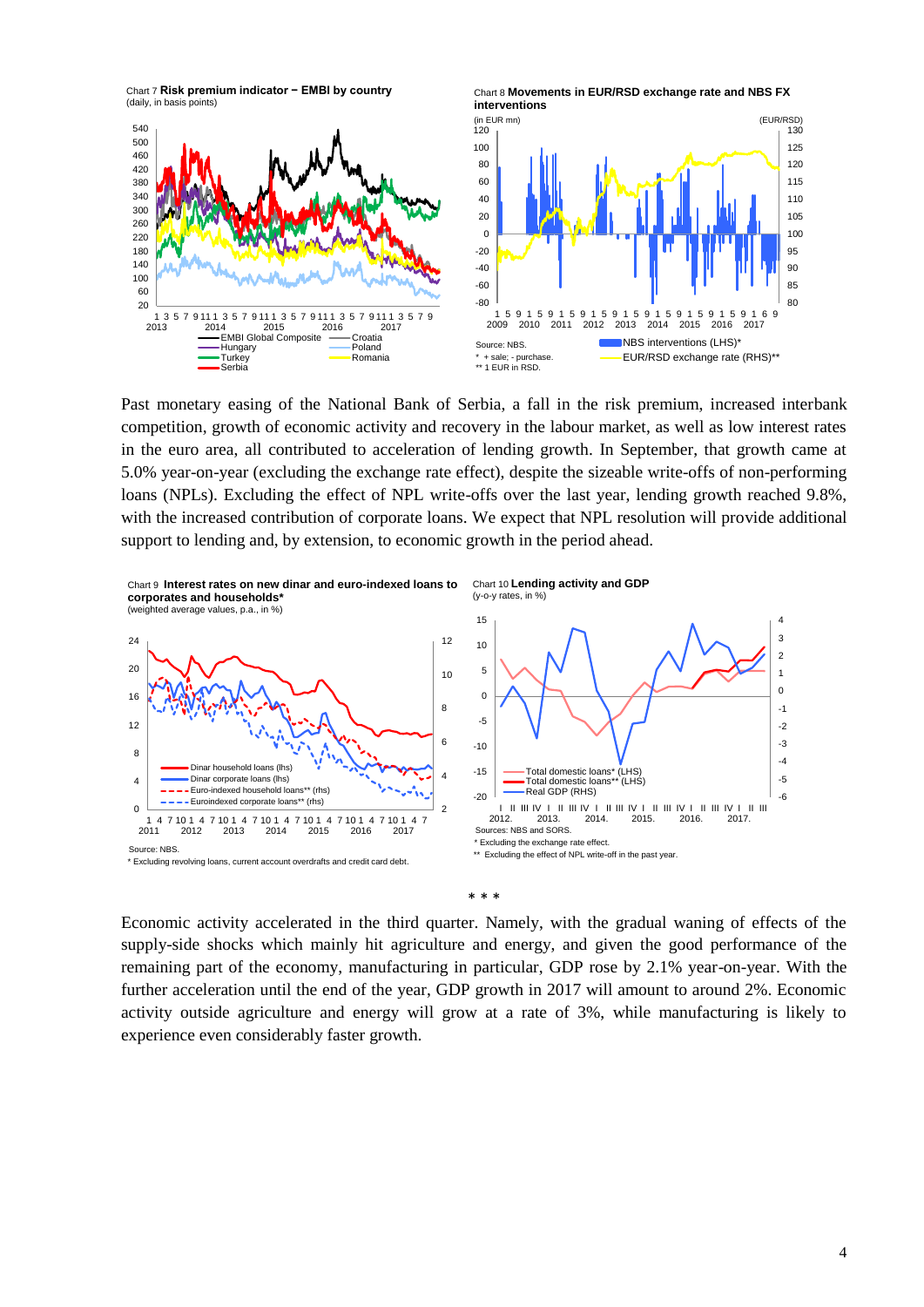

In 2018 and 2019, GDP growth is expected to accelerate to around 3.5%. One of the drivers of economic growth should be private investment, owing to further improvement in the business environment, a high inflow of foreign direct investment, infrastructure projects and past monetary policy easing. In addition, a rising positive contribution is also expected from household consumption, on account of an increase in employment and wages. We also expect further growth in exports, owing to investment and higher external demand. On the production side, GDP growth should be led by industry and services, with the positive contribution of construction.

The risks to the projection for this year are mildly asymmetric downward and are primarily associated with performance in the agriculture, mining and energy sectors. With the normalisation of conditions in these sectors, risks are asymmetric upward for the next year on the same grounds.

\* \* \*

Year-on-year inflation has been slowing down as of May, to 2.8% in October. The slowdown was prompted by lower year-on-year growth of energy and food prices, reflecting the base effect of prices of petroleum products and meat, as well as lower imported inflation. Also, inflation was lower than expected in the previous *Inflation Report*, since the effects of drought on movements in fruit and vegetable prices turned out to be smaller than initially estimated. That inflationary pressures remained low is evidenced also by the movement of core inflation, which slowed down to 1.4% in October, as well as by inflation expectations anchored within the National Bank of Serbia's target band.



Under the short-term projection, inflation until the end of the year will be stable and hover around the National Bank of Serbia's target midpoint.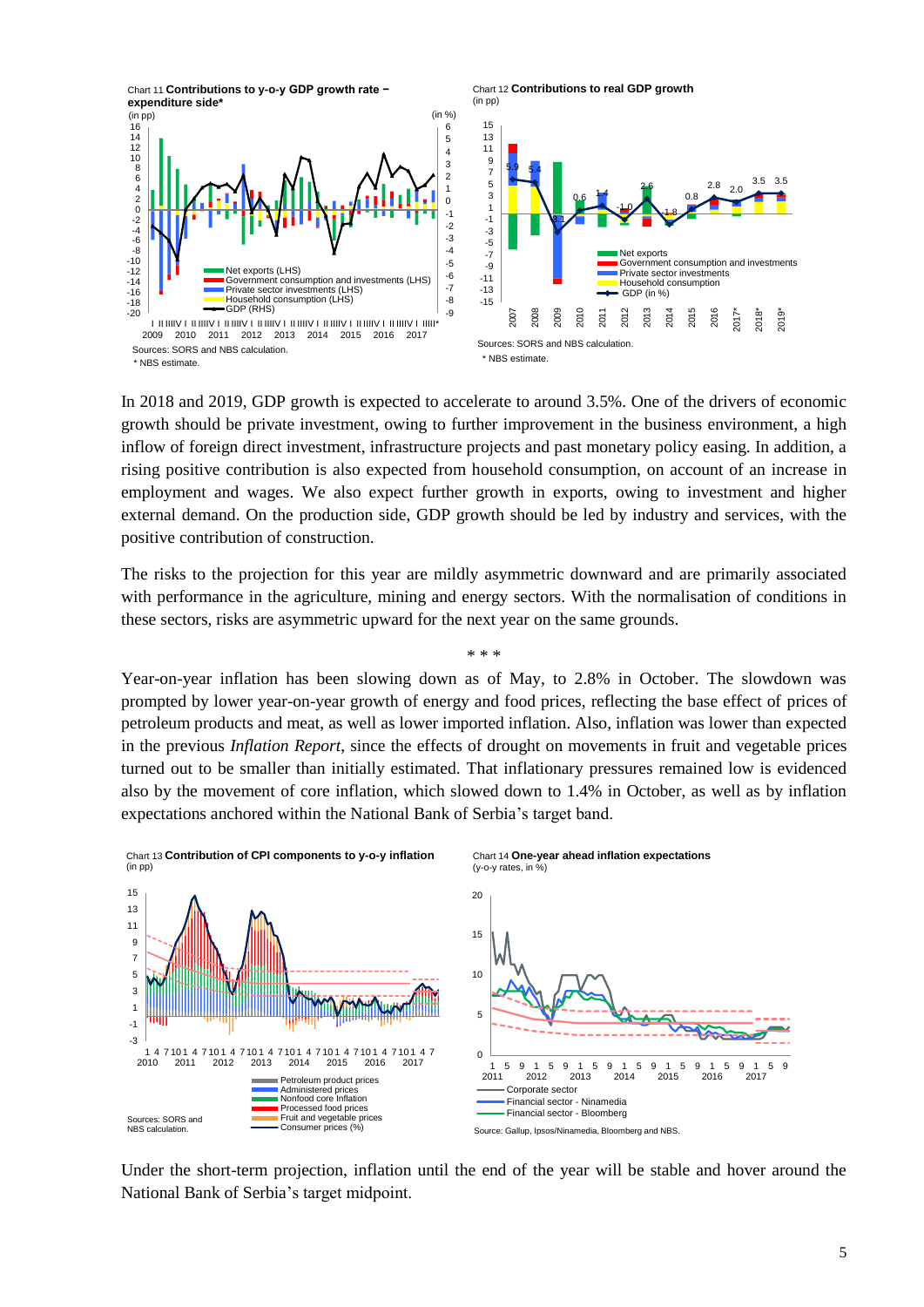## *As for medium-term inflation, our new central projection again confirmed that until the end of the projection horizon, i.e. in the next two years, year-on-year inflation will continue to move within the target tolerance band of 3.0±1.5%.*

In the first half of the next year, inflation is likely to move below the target midpoint, due to the high base in prices of petroleum products and other products which recorded one-off price hikes early this year. The expected rise in prices of primary agricultural commodities and aggregate demand will work in the opposite direction.

This inflation projection is lower than the previous one, both for 2017 and the first half of the next year. The reason for the downward revision is that increases in consumer prices in the third quarter and in import and administered prices this year were lower than expected under the August projection.

The risks to the projected inflation path are symmetric and relate primarily to future developments in the international commodity and financial markets and, to a degree, administered price growth.

\* \* \*

In the period since the last *Inflation Report*, the Executive Board trimmed the key policy rate in September and October, by 25 basis points each. At 3.5%, it touched its lowest level since the introduction of the inflation targeting regime. The Executive Board decided to continue with monetary policy easing bearing in mind the medium-term inflation projection from August and the additional weakening of inflationary pressures on account of factors from the domestic and international environment.

The reduction in the key policy rate gave an additional boost to credit activity and economic growth. Taking into account past monetary policy easing and the new inflation projection from November, the movements in key inflation factors, better economic performance in the third quarter and outlook for the period ahead, in November the Executive Board decided to keep the key policy rate unchanged.



Chart 15 **Inflation projection** (y-o-y rates, in %)

As so far, the National Bank of Serbia will carefully monitor economic developments at home and in the international environment and take timely action in order to maintain the achieved price and financial stability, thus also contributing to general macroeconomic stability.